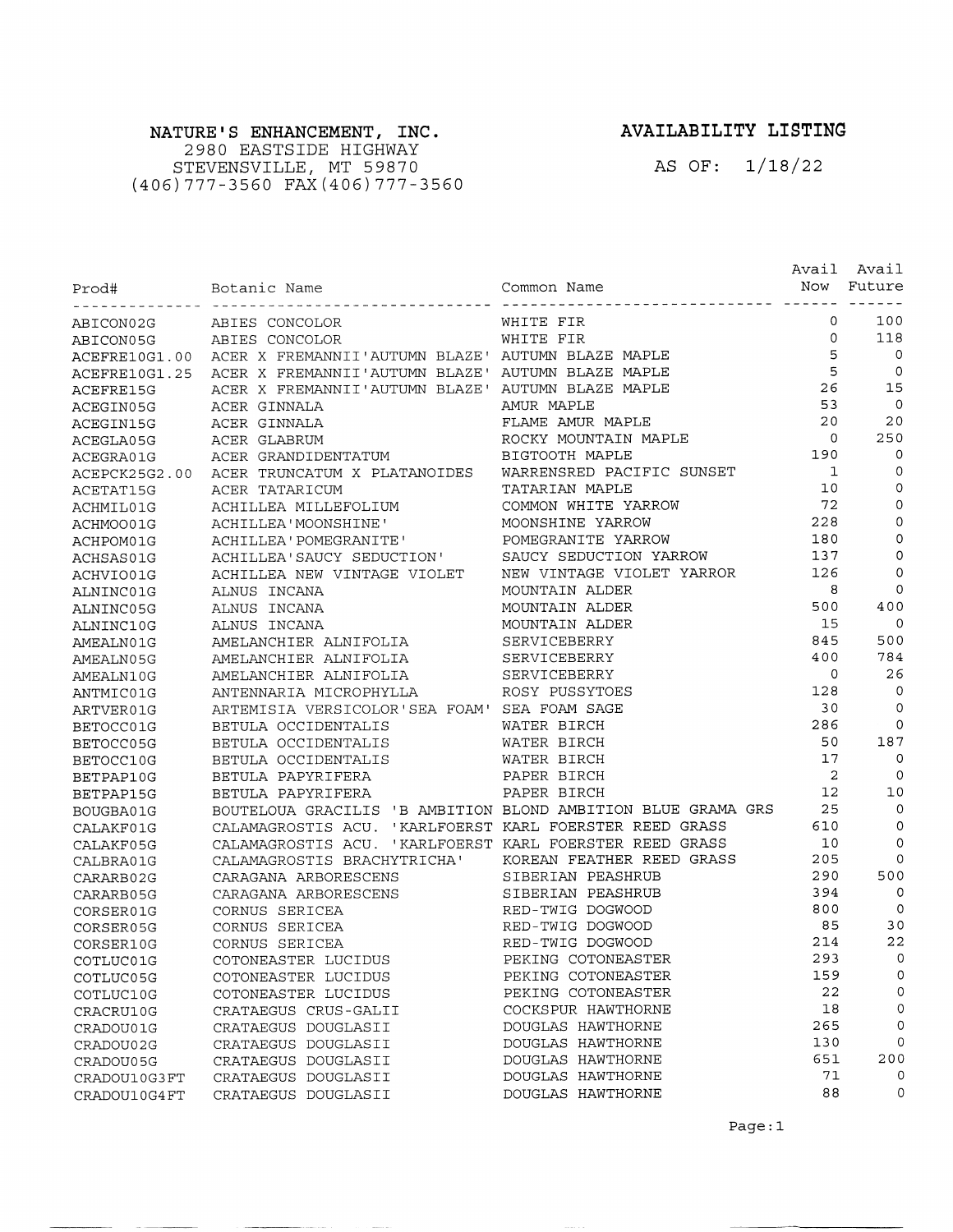| Prod#                  | Botanic Name                                           | Common Name                       | Avail<br>Now   | Avail<br>Future |
|------------------------|--------------------------------------------------------|-----------------------------------|----------------|-----------------|
| CRADOU10G5FT           | CRATAEGUS DOUGLASII                                    | DOUGLAS HAWTHORNE                 | 51             | 0               |
| CRADOU10G6FT           | CRATAEGUS DOUGLASII                                    | DOUGLAS HAWTHORNE                 | 225            | 0               |
| CRADOU10G7FT           | CRATAEGUS DOUGLASII                                    | DOUGLAS HAWTHORNE                 | 12             | $\mathbf 0$     |
| CRADOU10G8FT           | CRATAEGUS DOUGLASII                                    | DOUGLAS HAWTHORNE                 | 3              | $\mathbf 0$     |
|                        | CRADOU15G5FTBB CRATAEGUS DOUGLASII                     | DOUGLAS HAWTHORNE                 | 5              | $\mathbf 0$     |
|                        | CRADOU15G6FTBB CRATAEGUS DOUGLASII                     | DOUGLAS HAWTHORNE                 | 52             | $\mathbf 0$     |
|                        | CRADOU15G7FTBB CRATAEGUS DOUGLASII                     | DOUGLAS HAWTHORNE                 | 39             | $\circ$         |
|                        | CRADOU15G8FTBB CRATAEGUS DOUGLASII                     | DOUGLAS HAWTHORNE                 | 4              | 0               |
| CRALPS10G              | CRATAEGUS LAEVIG. 'PAULSCARLET'                        | PAUL'S SCARLET HAWTHORNE          | 4              | 10              |
| CRALSU10G              | CRATAEGUS LAEVIG. 'SUPURBA'                            | CRIMSON CLOUD HAWTHORNE           | $\Omega$       | 10              |
| CRAMSN10G              | CRATAEGUS MORDENSIS SNOWBIRD                           | SNOWBIRD HAWTHORNE                | 4              | $\mathbf 0$     |
|                        | CRATAEGUS MORDENSIS TOBA                               | TOBA HAWTHORNE                    | 8              | $\mathbf 0$     |
| CRAMTO10G              | ECHINACEA PURPUREA                                     | PURPLE CONEFLOWER                 | 46             | $\circ$         |
| ECHPUR01G              | ELEAGNUS COMMUTATA                                     | SILVERBERRY                       | 0              | 10              |
| ELACOM05G              | EUONYMOUS ALATA 'COMPACTA'                             | DWARF BURNING BUSH                | 30             | $\circ$         |
| EUOACO02G              | EUONYMOUS ALATA 'COMPACTA'                             | <b>BURNING BUSH</b>               | 31             | 0               |
| EUOACO05G<br>EUOACO10G | EUONYMOUS ALATA 'COMPACTA'                             | DWARF BURNING BUSH                | 20             | 22              |
| FESIDA01G              | FESTUCA IDAHOENSIS                                     | IDAHO FESCUE                      | 271            | $\circ$         |
|                        | FESTUCA OVINA GLAUCA                                   | BLUE FESCUE                       | 135            | $\mathbf 0$     |
| FESOVI01G<br>FORILG05G | FORSYTHIA INTER. 'LYNWOOD GOLD' LYNWOOD GOLD FORSYTHIA |                                   | 16             | $\circ$         |
| FRAAME10G              | FRAXINUS AMER.<br>'AUTUMN PURPLE'                      | AUTUMN PURPLE ASH                 | 40             | $\mathbf 0$     |
| FRAAME15G              | FRAXINUS AMER.                                         | 'AUTUMN PURPLE' AUTUMN PURPLE ASH | 65             | $\mathbf 0$     |
| FRAPEN02G              | FRAXINUS PENNSYLVANICA                                 | <b>GREEN ASH</b>                  | 156            | $\mathbf 0$     |
| FRAPPA10G              | FRAXINUS PENNSYLANICA'PATMORE' PATMORE SEEDLESS ASH    |                                   | 59             | 0               |
| HELSEM01G              | HELICTOTRICHON SEMPERVIRENS                            | BLUE OAT GRASS                    | 754            | $\mathbf 0$     |
| HEMHPI01G              | HEMEROCALLIS'HALLS PINK'                               | HALLS PINK DAYLILY                | 30             | $\mathbf 0$     |
| HEMHPI02G              | HEMEROCALLIS'HALLS PINK'                               | HALLS PINK DAYLILY                | 26             | $\mathbf 0$     |
| HEMPDO01G              | HEMEROCALLIS' PURPLE DE ORO'                           | PURPLE DE ORO DAYLILY             | 97             | 0               |
| HEMSDO02G              | HEMEROCALLIS'STELLA DE ORO'                            | STELLA DE ORO DAYLILY             | 519            | 0               |
| HEMXXX02G              | HEMEROCALLIS                                           | ORANGE DAYLILY                    | 125            | 0               |
| HEMXXX05G              | HEMEROCALLIS                                           | ORANGE DAYLILY                    | 32             | $\mathbf 0$     |
| IRIBEA01G              | IRIS-BEARDED IRIS                                      | BEARDED IRIS                      | 43             | $\circ$         |
| JUNCGC05G              | JUNIPERUS CHINENSIS'GOLDCOAST' GOLD COAST JUNIPER      |                                   | 8              | 0               |
| JUNHBC05G              | JUNIPERUS HORIZONT. 'BLUE CHIP'                        | BLUE CHIP JUNIPER                 | 10             | 0               |
| JUNSBA05G              | JUNIPERUS SCOP. 'BLUE ARROW'                           | BLUE ARROW JUNIPER                | 130            | 0               |
| JUNSCO01G              | JUNIPERUS SCOPULORUM                                   | ROCKY MOUNTAIN JUNIPER            | 390            | 2,108           |
| JUNSCO05G              | JUNIPERUS SCOPULORUM                                   | ROCKY MOUNTAIN JUNIPER            | 626            | 910             |
| JUNSCO10G6FT           | JUNIPERUS SCOPULORUM                                   | ROCKY MOUNTAIN JUNIPER            | $\overline{2}$ | 0               |
| JUNSMG05G              | JUNIPERUS SCOP. 'MOONGLOW'                             | MOONGLOW JUNIPER                  | 210            | 144             |
| JUNSSK05G              | JUNIPERUS SCOPULORUM'SKYROCKET SKYROCKET JUNIPER       |                                   | 0              | 144             |
| JUNSTA05G              | JUNIPERUS SAB. 'TAMARISCIFOLIA'                        | TAMARIX JUNIPER                   | 51             | 0               |
| LAROCC01G              | LARIX OCCIDENTALIS                                     | WESTERN LARCH                     | 200            | 0               |
| LAROCC02G              | LARIX OCCIDENTALIS                                     | WESTERN LARCH                     | 50             | $\mathbf 0$     |
| LAROCC05G              | LARIX OCCIDENTALIS                                     | WESTERN LARCH                     | 50             | 408             |
| LAROCC10G              | LARIX OCCIDENTALIS                                     | WESTERN LARCH                     | 0              | 10              |
| LAVAHI01G              | LAVENDULA ANGUSTIFOLIA'HIDCOTE DEEP BLUE LAVENDER      |                                   | 15             | $\mathbf 0$     |
| LEUSAL01G              | LEUCANTHEMUM X SUP. 'ALASKA'                           | ALASKA DAISY                      | 58             | 0               |
| LIASFV01G              | LIATRIS SPICATA 'FLOR.VIOLET'                          | FLORISTAN VIOLET GAYFEATHER       | 195            | 0               |
| LIASFW01G              | LIATRIS SPICATA 'FLOR. WHITE'                          | FLORISTAN WHITE GAYFEATHER        | 77             | 0               |
| LIASFW02G              | LIATRIS SPICATA 'FLOR. WHITE'                          | FLORISTAN WHITE GAYFEATHER        | $\overline{7}$ | 0               |
| LINLEW01G              | LINUM LEWISII                                          | BLUE FLAX                         | 58             | 0               |
| LUPBGA01G              | LUPINUS 'BLUE GALLERY'                                 | BLUE GALLERY LUPINE               | 61             | 0               |
| LUPRGA01G              | LUPINUS 'RED GALLERY'                                  | RED GALLERY LUPINE                | 61             | 0               |
| LUPYGA01G              | LUPINUS 'YELLOW GALLERY'                               | YELLOW GALLERY LUPINE             | 39             | $\circ$         |
| MAHREP02G              | MAHONIA REPENS                                         | CREEPING WESTERN OREGON GRAPE     | $\circ$        | 66              |
| MALBEC10G              | MALUS 'BECHTEL'                                        | BECHTEL CRABAPPLE                 | 13             | 0               |
| MALDOL10G              | MALUS 'DOLGO'                                          | DOLGO CRABAPPLE                   | 3              | 0               |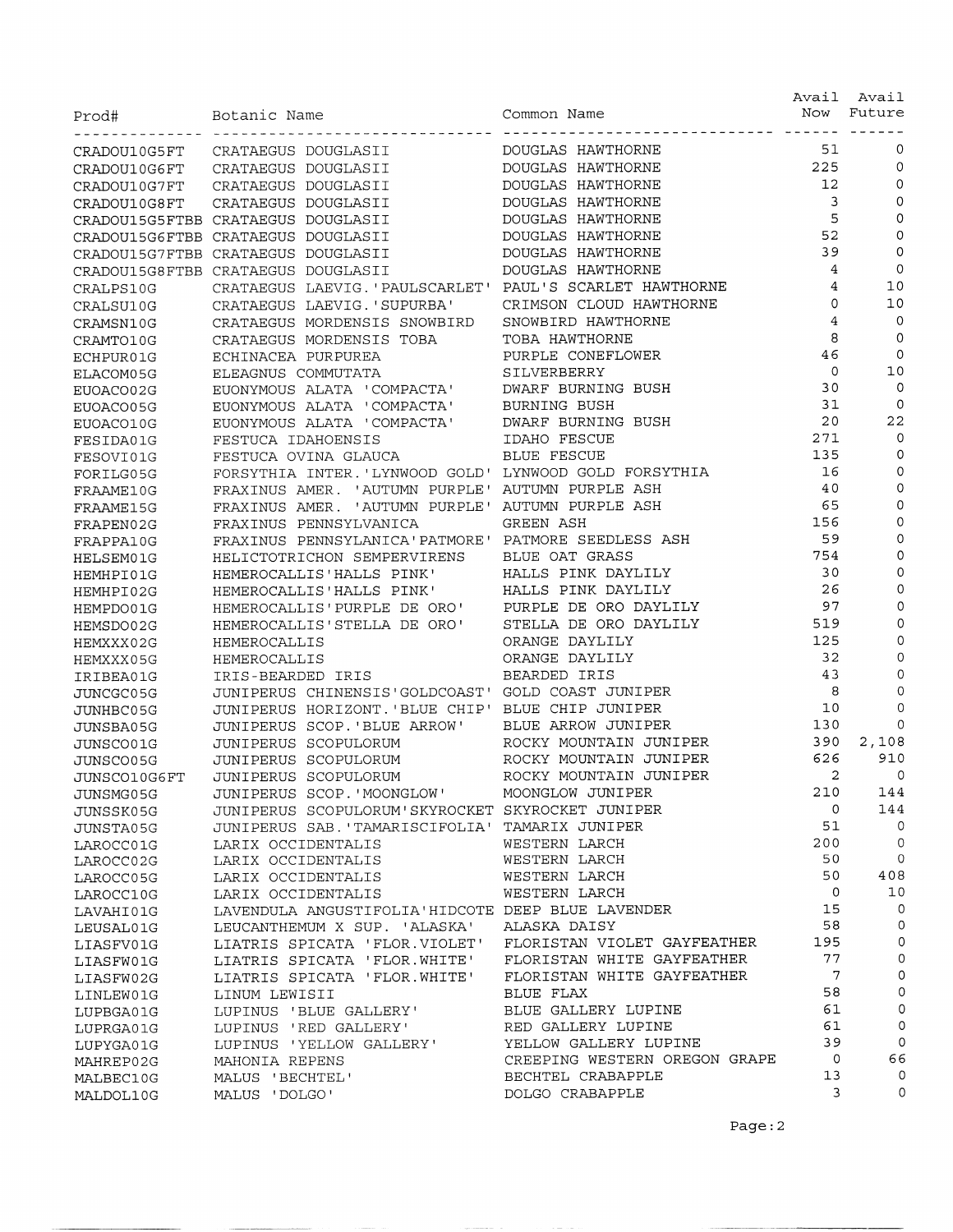| Prod#        | Botanic Name                                         | Common Name                   |                | Avail Avail<br>Now Future |
|--------------|------------------------------------------------------|-------------------------------|----------------|---------------------------|
|              |                                                      |                               |                |                           |
| MALHCR10G    | MALUS 'HONEYCRISP'                                   | HONEYCRISP APPLE              | 25             | 61                        |
| MALMCI10G    | MALUS 'MCINTOSH'                                     | MCINTOSH APPLE                | 42             | 34                        |
| MALPRA10G    | MALUS 'PRAIRIFIRE'                                   | PRAIRIFIRE CRABAPPLE          | 15             | 10                        |
| MALRAD10G    | MALUS 'RADIANT'                                      | RADIANT CRABAPPLE             | 3              | 10                        |
| MALROY10G    | MALUS 'ROYALTY'                                      | ROYALTY CRABAPPLE             | 10             | 8                         |
| MALROY15G    | MALUS 'ROYALTY'                                      | ROYALTY CRABAPPLE             | 2              | 0                         |
| MALROY20G    | MALUS 'ROYALTY'                                      | ROYALTY CRABAPPLE             | $\overline{4}$ | 0                         |
| MALSSI10G    | MALUS 'SWEET SIXTEEN'                                | SWEET SIXTEEN APPLE           | 25             | 10                        |
| MALSSN10G    | MALUS 'SPRING SNOW'                                  | SPRING SNOW CRABAPPLE         | 109            | 35                        |
| MALTHU10G    | MALUS 'THUNDERCHILD'                                 | THUNDERCHILD CRABAPPLE        | 6              | 0                         |
| NEPCPJ01G    | NEPTA 'CATS PAJAMAS'                                 | CATS PAJAMAS CATMIT           | 7              | 0                         |
| PANSHE01G    | PANICUM 'SHENANDOAH'                                 | SHENANDOAH RED SWITCHGRASS    | 358            | 0                         |
| PENDHR01G    | PENSTEMON DIGITALIS'HUSKERS R' HUSKERS RED PENSTEMON |                               | 25             | 0                         |
| PENPIN01G    | PENSTEMON PINIFOLIUS                                 | PINELEAF PENSTEMON            | 63             | $\mathsf{O}\xspace$       |
| PENSTR01G    | PENSTEMON STRICTUS                                   | ROCKY MOUNTAIN PENSTEMON      | 137            | $\mathbf 0$               |
| PEOXXX05G    | PEONIE - MISCELLANEOUS                               | PEONIE - MISCELLANEOUS        | 9              | $\circ$                   |
| PEOXXX07G    | PEONIE - MISCELLANEOUS                               | PEONIE - MISCELLANEOUS        | 4              | $\circ$                   |
| PEOXXX10G    | PEONIE - MISCELLANEOUS                               | PEONIE - MISCELLANEOUS        | 1              | 0                         |
| PERATR05G    | PEROVSKIA ATRIPLICIFOLIA                             | RUSSIAN SAGE                  | $\mathbf 1$    | $\circ$                   |
| PHILEW01G    | PHILADELPHUS LEWISII                                 | MOCKORANGE                    | $\mathbf 0$    | 8                         |
| PHLSAT01G    | PHLOX SUBULATA 'ATROPURPUREA'                        | RED CREEPING PHLOX            | 96             | $\mathbf 0$               |
| PHLSEC01G    | PHLOX SUBULATA'EMERALD CUSHION BLUE CREEPING PHLOX   |                               | 47             | 0                         |
| PHYODI05G    | PHYSOCARPUS OPU'DIABLO'                              | DIABLO NINEBARK               | 12             | 13                        |
| PHYOSW05G    | PHYSOCARPUS OPU'SEWARD'                              | SUMMER WINE NINEBARK          | 40             | $\overline{0}$            |
| PICARE05G    | PICEA ABIES REPENS                                   | BIRD'S NEST SPRUCE            | 0              | 38                        |
| PICENG05G    | PICEA ENGLEMANNII                                    | ENGLEMANN SPRUCE              | 10             | 94                        |
| PICGPE07G    | PICEA GLAUCA 'PENDULA'                               | WEEPING WHITE SPRUCE          | 1              | 0                         |
| PICGPE20G    | PICEA GLAUCA 'PENDULA'                               | WEEPING WHITE SPRUCE          | $\mathbf{2}$   | 0                         |
| PICPGL07GLG  | PICEA PUNGENS GLOBOSA                                | GLOBE SPRUCE (LOW GRAFT)      | 25             | $\Omega$                  |
| PICPVG01G    | PICEA PUNGENS GLAUCA                                 | COLORADO BLUE SPRUCE          | 2,060          | 1,490                     |
| PICPVG02G    | PICEA PUNGENS GLAUCA                                 | COLORADO BLUE SPRUCE          | 345            | 49                        |
| PICPVG05G    | PICEA PUNGENS GLAUCA                                 | COLORADO BLUE SPRUCE          | 222            | $\mathbf 0$               |
| PICPVG10G    | PICEA PUNGENS GLAUCA                                 | COLORADO BLUE SPRUCE          | 12             | $\mathbf 0$               |
| PINARI02G    | PINUS ARISTATA                                       | BRISTLECONE PINE              | 0              | 100                       |
| PINCON02G    | PINUS CONTORTA                                       | LODGEPOLE PINE                | 15             | 0                         |
| PINCON05G    | PINUS CONTORTA                                       | LODGEPOLE PINE                | 3              | $\circ$                   |
| PINFLE02G    | PINUS FLEXILIS                                       | LIMBER PINE                   | 10             | $\Omega$                  |
| PINFLE05G    | PINUS FLEXILIS                                       | LIMBER PINE                   | 0              | 14                        |
| PINLEU15G    | PINUS LEUCODERMIS                                    | BOSNIAN PINE                  | 2              | 0                         |
| PINMRO02G    | PINUS MUGO ROSTRATA                                  | SWISS MOUNTAIN PINE           | 0              | 100                       |
| PINMUP02G    | PINUS MUGO PUMILIO                                   | DWARF MUGO PINE               | 6              | 0                         |
| PINMUP05G    | PINUS MUGO PUMILIO                                   | DWARF MUGO PINE               | 12             | 0                         |
| PINMUP07G    | PINUS MUGO PUMILIO                                   | DWARF MUGO PINE               | 18             | $\mathbf 0$               |
| PINNIG01G    | PINUS NIGRA                                          | AUSTRIAN PINE                 | 600            | 0                         |
| PINNIG02G    | PINUS NIGRA                                          | AUSTRIAN PINE                 | 167            | $\circ$                   |
| PINNIG05G    | PINUS NIGRA                                          | AUSTRIAN PINE                 | 288            | 28                        |
| PINNIG15G4FT | PINUS NIGRA                                          | AUSTRIAN PINE                 | 13             | 0                         |
| PINNIG15G5FT | PINUS NIGRA                                          | AUSTRIAN PINE                 | 48             | 0                         |
| PINNIG15G6FT | PINUS NIGRA                                          | AUSTRIAN PINE                 | 8              | 0                         |
| PINPON01G    | PINUS PONDEROSA                                      | PONDEROSA PINE                | 820            | 0                         |
| PINPON05G    | PINUS PONDEROSA                                      | PONDEROSA PINE                | 425            | 500                       |
| PINPON10GB   | PINUS PONDEROSA-WEEPING/BONSAI PONDEROSA PINE        |                               | 2              | 0                         |
| POPACU01G    | POPULUS ACUMINATA                                    | LANCELEAF COTTONWOOD-SEEDLESS | 0              | 1,000                     |
| POPALB01G    | POPULUS ALBA                                         | SILVER POPLAR                 | 425            | 1,510                     |
| POPANG01G    | POPULUS ANGUSTIFOLIA                                 | NARROWLEAF COTTONWOOD-SEEDLES | 500            | 1,340                     |
| POPANG05G    | POPULUS ANGUSTIFOLIA                                 | NARROWLEAF COTTONWOOD-SEEDLES | 958            | 8                         |
| POPANG10G    | POPULUS ANGUSTIFOLIA                                 | NARROWLEAF COTTONWOOD-SEEDLES | 129            | 0                         |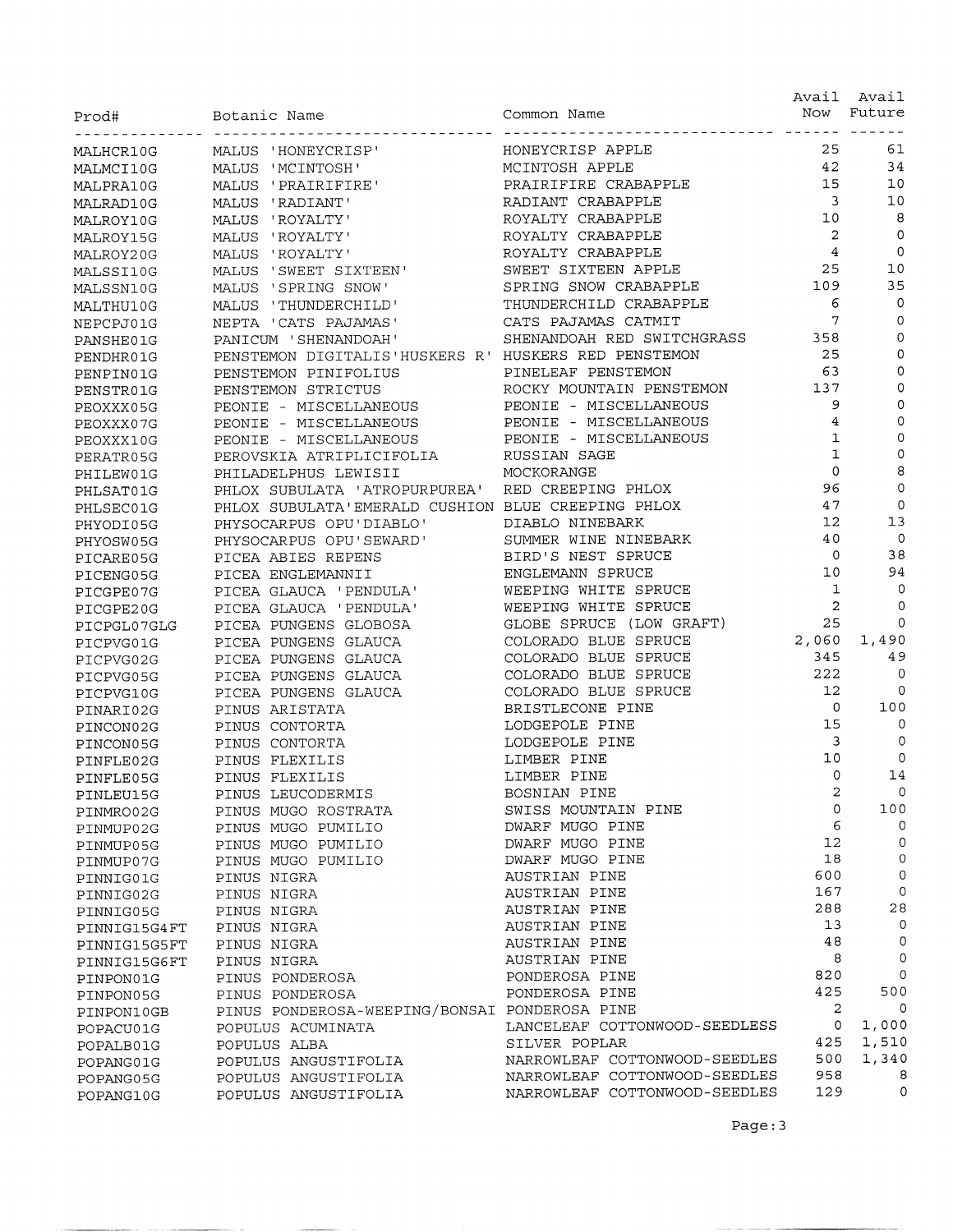| Prod#                  | Botanic Name                                           | Common Name                                  | Avail<br>Now | Avail<br>Future |
|------------------------|--------------------------------------------------------|----------------------------------------------|--------------|-----------------|
| POPDEL01G              | POPULUS DELTOIDES                                      | EASTERN COTTONWOOD-SEEDLESS                  | 0            | 500             |
| POPDEL25G              | POPULUS DELTOIDES                                      | EASTERN COTTONWOOD-SEEDLESS                  | 4            | $\circ$         |
| POPSAR01G              | POPULUS SARGENTII                                      | PLAINS COTTONWOOD-SEEDLESS                   | 250          | 1,500           |
| POPSAR05G              | POPULUS SARGENTII                                      | PLAINS COTTONWOOD-SEEDLESS                   | 8            | 37              |
| POPSAR10G              | POPULUS SARGENTII                                      | PLAINS COTTONWOOD-SEEDLESS                   | $\mathbf 0$  | 6               |
| POPTER10G              | POPULUS TREMULA 'ERECTA'                               | SWEDISH ASPEN                                | 23           | $\circ$         |
| POPTRE01G              | POPULUS TREMULOIDES                                    | QUAKING ASPEN                                | $\mathbf{O}$ | 500             |
| POPTRE02G              | POPULUS TREMULOIDES                                    | QUAKING ASPEN                                | 0            | 522             |
| POPTRE05G              | POPULUS TREMULOIDES                                    | QUAKING ASPEN                                | $\Omega$     | 500             |
| POPTRE07G              | POPULUS TREMULOIDES                                    | QUAKING ASPEN                                | 0            | 25              |
| POPTRE10G              | POPULUS TREMULOIDES                                    | <b>QUAKING ASPEN</b>                         | 232          | 100             |
| POPTRE10G1.00          | POPULUS TREMULOIDES                                    | QUAKING ASPEN                                | 35           | $\mathbf 0$     |
| POPTRE10G1.25          | POPULUS TREMULOIDES                                    | QUAKING ASPEN                                | 50           | 0               |
| POPTRE10G1.50          | POPULUS TREMULOIDES                                    | QUAKING ASPEN                                | 28           | 0               |
| POPTRE15G              | POPULUS TREMULOIDES                                    | QUAKING ASPEN                                | 49           | $\circ$         |
| POPTRI01G              | POPULUS TRICHOCARPA                                    | BLACK COTTONWOOD                             | 293          | 1,340           |
| POPTRI02G              | POPULUS TRICHOCARPA                                    | BLACK COTTONWOOD                             | 0            | 4               |
| POPTRI05G              | POPULUS TRICHOCARPA                                    | BLACK COTTONWOOD                             | 121          | 250             |
| POPTRI10G              | POPULUS TRICHOCARPA                                    | BLACK COTTONWOOD                             | 88           | 1               |
| POTFAB05G              | ABBOTSWOOD POTENTILLA                                  | ABBOTSWOOD POTENTILLA                        | 26           | 0               |
| POTFGF05G              | POTENTILLA 'GOLDFINGER'                                | GOLDFINGER POTENTILLA                        | 96           | 0               |
| POTFPB05G              | POTENTILLA FRUT. 'PINK BEAUTY'                         | PINK BEAUTY POTENTILLA                       | 47           | 0               |
| POTFRU01G              | POTENTILLA FRUTICOSA                                   | SHRUBBY CINQUEFOIL                           | 43           | 0               |
| POTFRU02G              | POTENTILLA FRUTICOSA                                   | SHRUBBY CINQUEFOIL                           | 64           | $\mathbf 0$     |
| POTFRU05G              | POTENTILLA FRUTICOSA                                   | SHRUBBY CINQUEFOIL                           | 250          | 44<br>50        |
| PRUAME05G              | PRUNUS AMERICANA                                       | AMERICAN PLUM                                | 0<br>0       | 250             |
| PRUBES05G              | PRUNUS BESSEYI                                         | WESTERN SAND CHERRY                          | $\mathbf 1$  | 0               |
| PRUEBA10G              | PRUNUS 'EVANS BALI'                                    | EVANS BALI CHERRY<br>AMUR CHOKECHERRY        | 5            | 12              |
| PRUMAC10G              | PRUNUS MAACKII                                         | AMUR CHOKECHERRY                             | 13           | 0               |
| PRUMAC15G              | PRUNUS MAACKII<br>PRUNUS 'MOUNT ROYAL'                 | MOUNT ROYAL PLUM                             | 5            | 0               |
| PRUMRO10G              | PRUNUS VIRGINIANA                                      | CHOKECHERRY                                  | $\mathbf 0$  | 1,400           |
| PRUVIR01G<br>PRUVIR02G | PRUNUS VIRGINIANA                                      | CHOKECHERRY                                  | $\circ$      | 500             |
| PRUVIR05G              | PRUNUS VIRGINIANA                                      | CHOKECHERRY                                  | 86           | 1,150           |
| PRUVIR10G              | PRUNUS VIRGINIANA                                      | CHOKECHERRY                                  | 100          | 269             |
| PRUVSL05G              | PRUNUS VIRG. 'CANADA RED SELECT CANADA RED CHOKECHERRY |                                              | 0            | 500             |
| PRUVSL10GC             | PRUNUS VIRG. 'CANADA RED SELECT CANADA RED CHOKECHERRY |                                              | 50           | $\circ$         |
| PRUVSL10GS             | PRUNUS VIRG. 'CANADA RED SELECT CANADA RED CHOKECHERRY |                                              | 526          | 0               |
| PRUVSL25GC             | PRUNUS VIRG. 'CANADA RED SELECT CANADA RED CHOKECHERRY |                                              | 1            | 0               |
| PSEMEN01G              | PSEUDOTSUGA MENZIESII                                  | ROCKY MOUNTAIN DOUGLAS FIR                   | 920          | $\mathbf 0$     |
| PYRSCR10G              | PYRUS 'SUMMER CRISP'                                   | SUMMER CRISP PEAR                            | 23           | 10              |
| QUEGAM02G              | OUERCUS GAMBELII                                       | GAMBEL'S OAK                                 | 0            | 250             |
| QUEGAM05G              | QUERCUS GAMBELII                                       | GAMBEL'S OAK                                 | 20           | 140             |
| QUEGAM10G              | QUERCUS GAMBELII                                       | GAMBEL'S OAK                                 | 1            | 5               |
| RHUGLA15G              | RHUS GLABRA                                            | SMOOTH SUMAC                                 | 3            | $\circ$         |
| RHUTRI01G              | RHUS TRILOBATA                                         | OAKLEAF SUMAC                                | 250          | 750             |
| RHUTRI02G              | RHUS TRILOBATA                                         | OAKLEAF SUMAC                                | 0            | 200             |
| RHUTRI05G              | RHUS TRILOBATA                                         | OAKLEAF SUMAC                                | 40           | 380             |
| RHUTRI10G              | RHUS TRILOBATA                                         | OAKLEAF SUMAC                                | 0            | 21              |
| RHUTRI60D              | RHUS TRILOBATA                                         | OAKLEAF SUMAC                                | 67           | 0               |
| RIBALP05G              | RIBES ALPINUM                                          | ALPINE CURRANT                               | 16           | $\circ$         |
| RIBAUR01G              | RIBES AUREUM                                           | GOLDEN CURRANT                               | 631          | 900             |
| RIBAUR05G              | RIBES AUREUM                                           | GOLDEN CURRANT                               | 232          | 200             |
| RIBAUR10G              | RIBES AUREUM                                           | GOLDEN CURRANT                               | 20           | 29<br>0         |
| RIBAUR45G              | RIBES AUREUM                                           | GOLDEN CURRANT<br>PRICKLY GOOSEBERRY CURRANT | 1<br>1       | 0               |
| RIBLAC10G<br>ROSWOO01G | RIBES LACUSTRE<br>ROSA WOODSII                         | WOODS ROSE                                   | 500          | 950             |